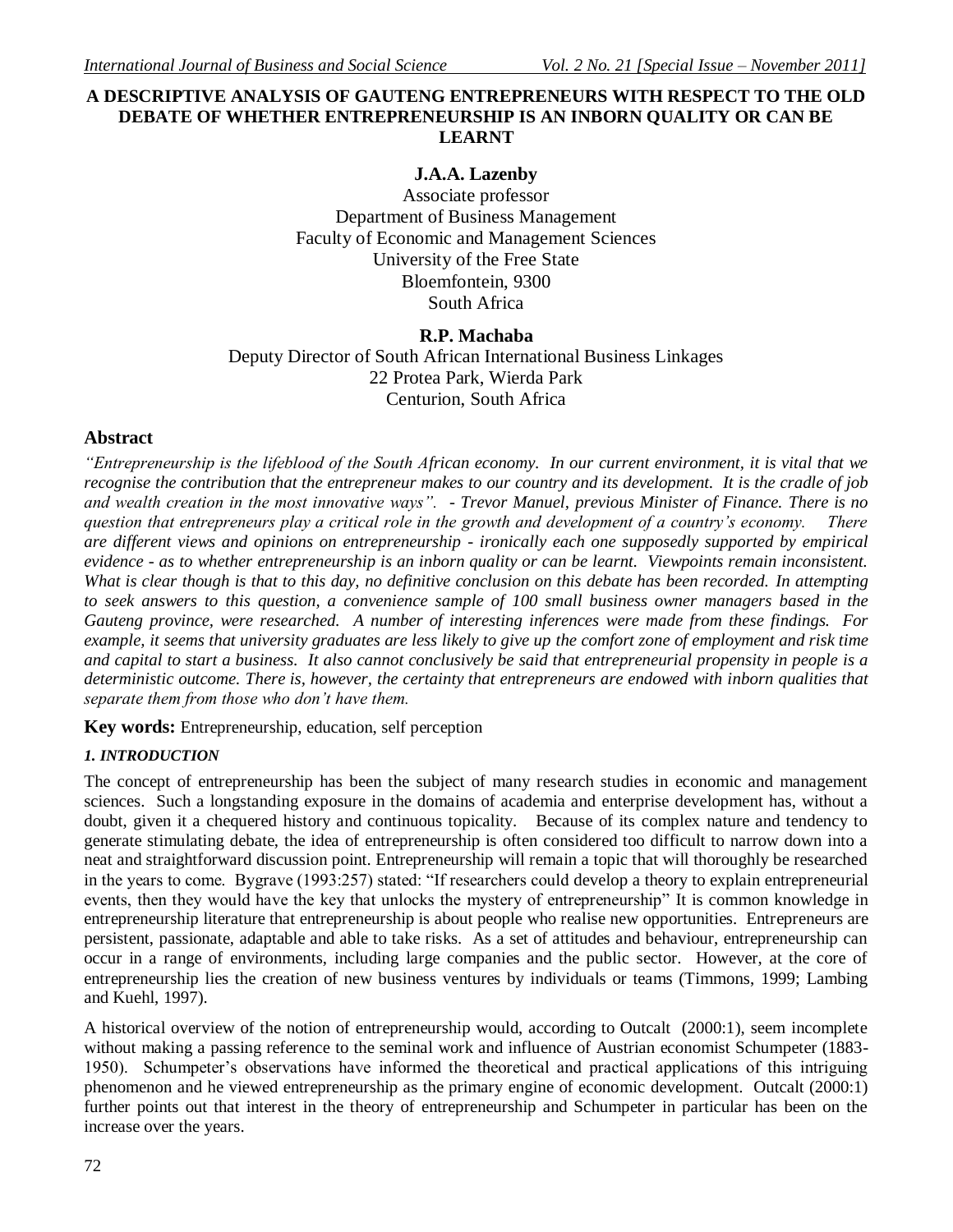He points out that Schumpeter's greatest contribution is in the emphasis of individual effort in entrepreneurship. He also maintained that entrepreneurs must, of necessity, spend a lot of energy and possess a strong will in order to be successful. In their analysis of entrepreneurs based upon many years of experience as lecturers in the United Kingdom, Bolton and Thompson (2000:3) give the perspective that entrepreneurs are ordinary people with ordinary kind of backgrounds when they write: "They come in many different shapes and sizes. No two entrepreneurs seem to be the same, so it is very difficult to pin down exactly who is an entrepreneur. Some are extroverts and some are introverts, some have a family history of entrepreneurs whilst others do not, some start from poverty when others begin with wealth, some are young and some are older." This ambiguity is found in much of the research about entrepreneurs and their behaviour. Furthermore, Brazeal and Herbert (1999) posit the view that in order to avoid fragmentation and to enhance the systematic development of the entrepreneurship paradigm, three central concepts of entrepreneurship namely change, innovation and creativity needs to be explored. The authors contend that these three concepts coupled with the entrepreneurial event should form a fundamental basis for providing continuity and structural consistency to the field of entrepreneurship.

An area of interest that has captured the imagination of scholars regarding the phenomenon of entrepreneurship is the classic question, "Are entrepreneurs born or made?" As an illustration of this continuous debate, it was stated in the *Business Town* (2001:1) that: "Many people believe that entrepreneurs possess innate, genetic talents. However, experts generally agree that most entrepreneurs were not born; they learnt to become entrepreneurs. The recent proliferation of college and university courses on the subject supports this point. Entrepreneurship is currently being successfully taught".

Sunter (1999:60) supports the "made" side of the debate when he makes the point: "Many members of audiences I address on entrepreneurship ask me whether you are born an entrepreneur or whether you can be trained to be an entrepreneur. The answer most definitely is the latter. Entrepreneurs aren't rocket scientists. Anyone can open a small business, should they put their minds to it. But the last part of the previous sentence is an important qualification. Schools still teach children as if they are about to join a hedgehog society where everything is scheduled and certain, and loyalty and passivity are rewarded. Originality, which makes a child stray outside the standard curriculum, is frowned upon. The basic educational paradigm is: hard work and good grades will be rewarded by a nice nine-to-five career, five days a week for 40 years. Then you retire on a pension and then you die." This is a sceptical point of view with regard to non-entrepreneurs.

Based on the theories of Shapiro's model of Entrepreneurial Event and Ajzen's Theory of Planned Behaviour, Brazeal and Krueger (1994) argue that entrepreneurial behaviour is a planned and intentional act. The attitudes and perception predict intentions that in turn influences behaviour. They developed a model that suggests entrepreneurial intentions are based on the interaction between personal characteristics, perceptions, values, beliefs, background and the environment. They concluded then that entrepreneurship could be learnt. Advancing an opposing argument, Faris (1991) and Cohen (1980) hold the view that entrepreneurs are born with specific entrepreneurial qualities and that is not only something that one can learn. Specific common personality traits of entrepreneurs are identified that suggest that some entrepreneurs are born with a specific entrepreneurial predisposition and qualities.

Also of interest, the flipside of the born-made debate appears to be the pull-push divergence of views. There is the argument that people are pulled into self-employment by the promise of independence, flexibility and the allure of success, while others are pushed into self-employment by retrenchments, lack of job opportunities, family reasons and barriers in the labour market. In these cases pull and push factors are playing a dominant role.

In two articles (*Business Week,* 2000:1; *Financial Mail,* 2002:40) it was put unequivocally that entrepreneurs are both born with some qualities and that they learn how to apply entrepreneurship. In these articles the view is proposed that you cannot teach an individual entrepreneurship and you cannot teach him how to take risks. What you however can teach him or her is how to spot an opportunity.

Timmons (1999:14) tried to capture a balanced view when he said: "Instead they (3.5 million millionaires) are truly self made; over 80% are ordinary people who have accumulated their wealth in one generation." He however pointed out that the view articulated in all the editions of his book was that entrepreneurship is about "... a combination of talent and skills, the opportunity for you, matched with the needed resources, applied with the entrepreneurial mindset ...". This supports the notion that entrepreneurs are not necessarily born. They can develop their skills through life experiences, and through the entrepreneurial process itself.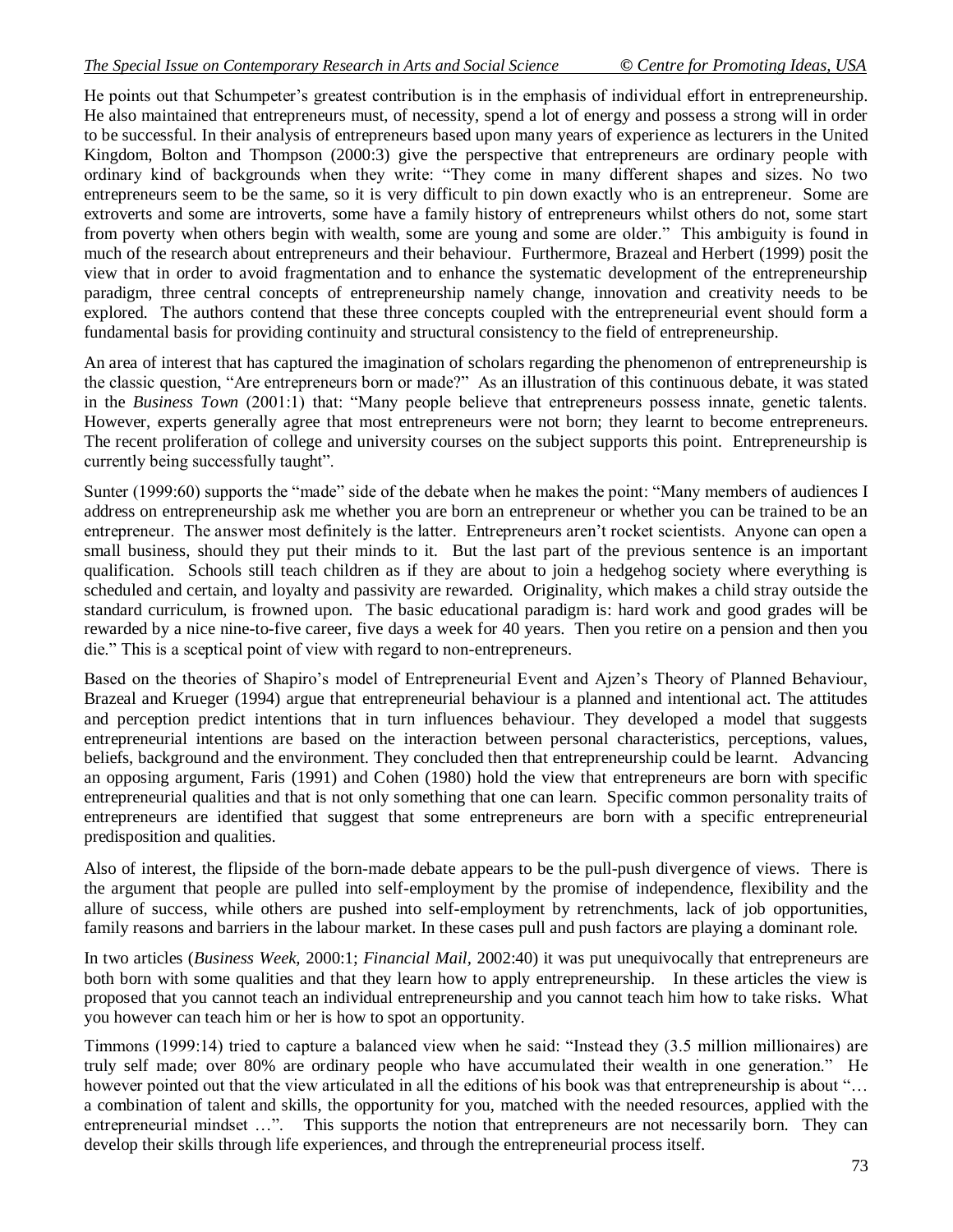They also need to have or develop a robust psychological make-up because the task that they undertake is invariably daunting. It is against this background of conflicting ideas and perceptions regarding the origin of entrepreneurial orientation in a person that this study poses the research problem: "Is education a decisive determinant for being an entrepreneur?" The rationale for posing this question is that there are successful business empires like those of Habakkuk Shikoane and Tony Factor (South African businessmen) that have been built by its owners with very little formal education. What is it that makes ordinary people without a formal education succeed more often in business ventures? The primary objective then is to determine whether formal education plays a role in the successful entrepreneurship. The secondary objective entails a self-perception evaluation of the respondents and determining whether there is any significant difference with respect to the racial groups.

A representative sample of 100 entrepreneurs in the Gauteng province was drawn by using the convenience sampling method and is comprised of business owners from all racial groups who have started their own businesses or taken over existing concerns. All the respondents can be categorised as small business owners under the general understanding of what a small business is. They have less than 10 employees and the turnover of their businesses is less than R1 million per year. Although it can be argued that some of these businesses qualify as micro businesses, it is not the essence of this research. The focus is on the person involved in the business. A questionnaire was developed that include biographic questions as well as statements that were evaluated on a 5– point scale. The collection of data was through this structured questionnaire and was conducted through personal interviews. No sophisticated statistical methods, except analysis of variance and t-test, have been used and conclusions will be drawn primarily from descriptive data analysis

## *2. IMPACT OF EDUCATION ON ENTREPRENEURS*

While published research studies seem to suggest that formal education impacts positively on entrepreneurial activities, there is also evidence that argues otherwise. Gartner (1989) makes this relevant observation: "Scholarship begins with the activity of learning what others have already found out. What differentiates a scholar from a reporter or journalist is that scholars have an obligation to recognise the past".

The Global Entrepreneurship Monitor Report (2003) for South Africa states that education plays an important role in entrepreneurship, especially in defining opportunity entrepreneurs. The study asserts that people with a matriculation certificate are 2,3 times more likely than those without matriculation to be involved in opportunity entrepreneurship. In a study of nascent entrepreneurs in Sweden, Delmar and Davidson (2000) observe in their literature review that most studies indicate a positive effect of education on self-employment, at least, they point out, for the low versus the intermediate levels of education. They conclude that education probably does have a positive impact on self-employment, at least in some (knowledge intensive) industries. Cooper et al (1994) argue education is related to knowledge, skills, problem-solving ability, discipline, motivation and self-confidence. There seems to be agreement that attaining a high level of education positively influences the probability of becoming involved in the business start-up process. This positive relationship is also stressed by studies done by Bates (1995) and Carr (1996). Erutka and Vallee (1997) investigated the emergence of businesses in the newly formed capitalist economy of Poland. Their findings and observations can only be described as insightful. Polish entrepreneurs, it was found, were more educated than the Polish population in general. In Poland, they state, it is estimated that only one-third of Poles stay in school until 18 years of age and fewer than 10% attend university. It was also found that 65% of the 32 entrepreneurs studied, had completed their college education.

On the other hand, Hetherington (1994:14), a small business expert who has worked with entrepreneurs for 40 years both locally and internationally dispenses with this advice to aspiring entrepreneurs: "If you want to become an entrepreneur, there are a few things to avoid. One of them is that you must not go too far with your formal education. Few entrepreneurs have university degrees." This view echoes Kiyosaki and Bennett's (1993) provocative and tongue in cheek book title: "*If you want to be Rich and Happy don't go to school?"*

Kiyosaki and Lechter (2000) also contend that the schooling process discourages creativity because children are indoctrinated with the standard dogma that they must follow set procedures and not deviate from the rules. They conclude that formal education cultivates a culture of conformism. It tends to produce good employees as opposed to the much-needed employers. In an article in the *Business Day* (1987:12), business owner John Simpson spoke from experience when he said that: "A degree is probably the most inhibiting factor in starting a business."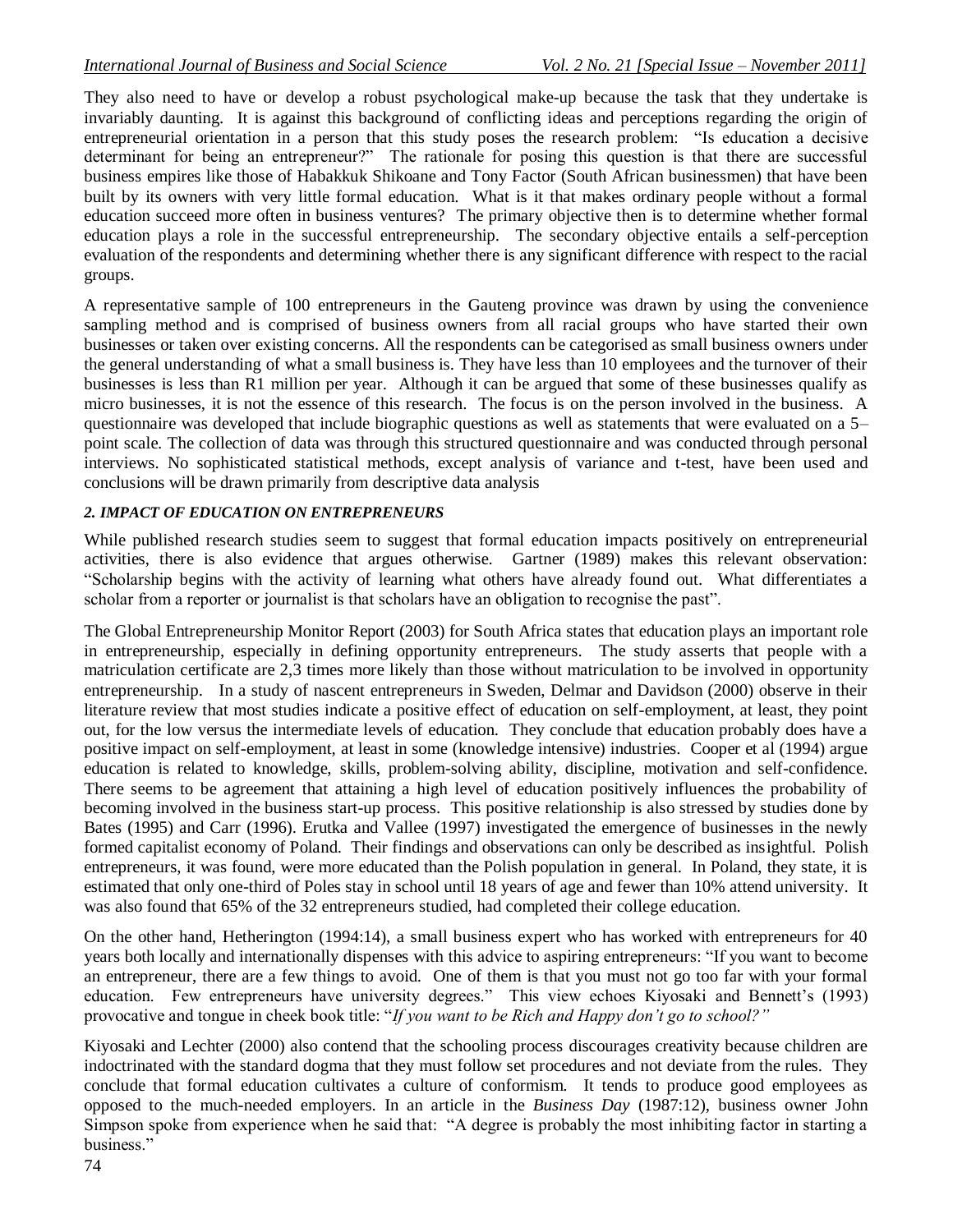He started his own business six years after graduating with a BComm, suggesting that there was some hesitation before taking the plunge. In the same article, it was also pointed out that: "An MBA or BComm graduate might know a lot about running a business, but he is hardly likely to start one."

In reaction to a statement made in the *Financial Mail* (2003a:17) that: "The main stumbling block to entrepreneurial progress is education", an article in the *Financial Mail* (2003b:12) disagreed most fervently back: "Entrepreneurs start businesses and grow the economy in spite of the fact that they do not have help along the way. They do so because it is in their blood. Imagine how much could be achieved if there were proper help. To expect learning institutions to provide entrepreneurs is a waste of time… you either are one or you aren't."

In an article in the *City Press* (2002:26) a rare introspection of one male student was given as to what has been happening to black university graduates after all these years. He laments: "Being a university student in the 1980's, I pursued education with the single minded purpose of joining the black middle class. My friends, campus experience, my social network, my thinking and every facet of my upbringing have been shaped within the context of using education as an escape route from poverty and the squalor that awaited me as an African growing up in apartheid South Africa." He continues: "It is 16 years now since I walked out of the gates of the University of Fort Hare with a communication degree. Taking a critical look at those who were with me on campus almost two decades ago, I have come to realise how many of us have failed not only our country and history, but also ourselves. What is it that made black graduates search for employment after spending half a decade or more in institutions which should have taught us how to create work for ourselves and our own people? Do we perhaps not uphold notions that black people cannot do things for themselves by scurrying to white companies instead of slogging it out in the trenches of our communities? No wonder that cynics say that educated blacks are irrelevant." This ex-student's critical analysis of his situation and that of black graduates in general supports fully the argument that good education is generally perceived as an insurance policy for a good job in the future and not necessarily as a stepping-stone towards entrepreneurship.

According to an article in *Leadership* (2001: 54), degrees do inspire their holders with confidence to face the world, but it is not the kind of confidence that can transform intellectuals into intuitive business people. A study done on MBA alumnae by the Association of MBA's in the United Kingdom also found that: "The majority said the MBA had opened doors and increased their assertiveness and confidence in the workplace" (*Business Report,* 2003:6).

By contrasting the situation of unemployed university graduates with what experiential learning has done for Ruth Bhengu (*Saturday Star,* 2000:14), one begins to gain a clearer and sharper perspective of the debate. Self-taught Bhengu made it to the top – Chairperson of the Parliamentary Sports and Recreation Committee – without qualifications, not even a matriculation. What she had in abundance was the clarity of mind, purpose and a steely determination to succeed. She explains: "Everything I know today, I owe it to experience. Every encounter has been a learning curve. I have gained from people. Many of them have paid handsomely to acquire this knowledge which I got for free."

In addition, an article in the *Saturday Star* (2002:12) supported the basic argument of this study as well. "We often talk about entrepreneurship and, for some unfathomable reasons, talk turns to things like MBA qualifications. But the reality is that this country (South Africa) boasts many classic cases where people's resolve to succeed was far more important than pieces of academic paper."

De Bono (http://www.edwdebon.com), the world's most foremost advocate of lateral thinking has this to say: "Thinking is by no means the prerogative of university trained graduates. People with very little education – even no schooling – can be brilliant thinkers if the right frames are used. Far too often, education seeks to supplant thinking with knowledge. If you can remember the right answer, why bother to think?" De Bono further explains that the premise in our education system that holds that mistakes are bad and that children should be punished for making them is fundamentally flawed because human beings were designed to learn by making mistakes. "If we never fell, we would never walk. Failure is part of success."

Bolton and Thompson (2000:19) provide further illumination on the relationship between formal education and entrepreneurship. They reason that: "Entrepreneurs seem to turn the importance of education upside down. Kevin Threlfall did not get enough A levels to go to university but as a ten year old would go out with his father and learn about sales techniques.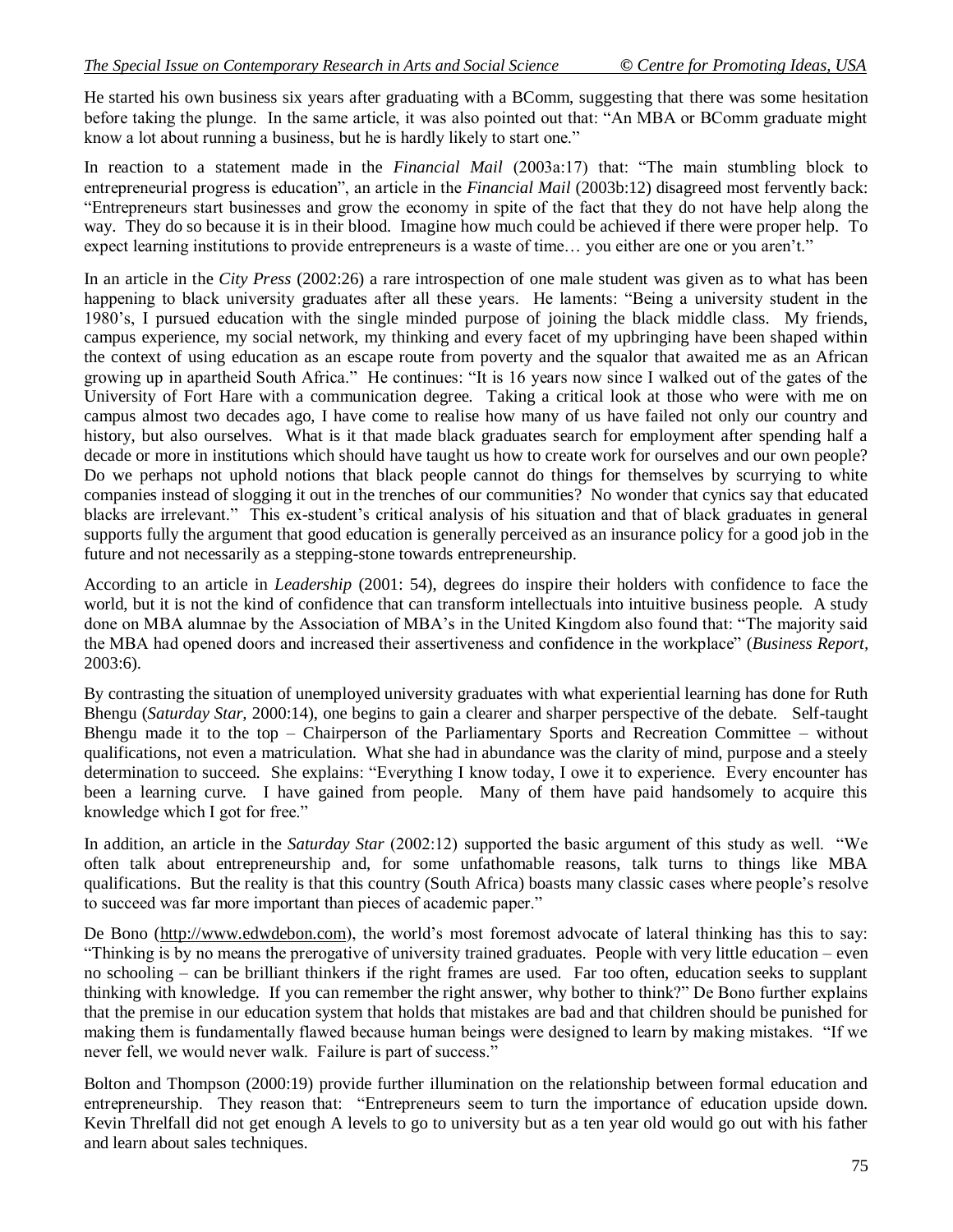Today he has one of the largest retail businesses in the UK with sales of £500 million in 1998". They continue: "Entrepreneurs themselves do not generally rate education as having an important factor for them. Studies of entrepreneurs appear to support this view." It can however be said that education becomes an important requirement for entrepreneurs. "In the past, many entrepreneurs had been successful without a college degree. Today, however, the market is increasingly competitive and a substantial amount of knowledge is necessary to run a successful business" (Lambing and Kuehl (1997:16).

#### *3. DATA ANALYSIS ON THE IMPACT OF EDUCATION*

Because of the fact that South Africa is now an open society, it was found during the research that there are whites conducting business in predominantly black areas and blacks operating in previously white areas. The population groups were representative in the sample - Asians 16%, Africans 41%, Coloureds 5% and Whites 38%. The sample also represented different business sectors which included; construction 2%, manufacturing 27%, retail trade 38%, service industry 30% and other 3%. Eighty percent of respondents were male while 20% were female owners of businesses. Eighty five percent of respondents started their businesses from scratch while 16% took them over from previous owners. Since such a high percentage (85%) started their businesses from the beginning, it is the opinion of the researchers that inferences drawn from the sample could safely be applicable to the broader population.

It is known that a large percentage of new businesses in the small and medium enterprise sector fail within the first three years. In terms of this study, 40% of the businesses were 3-7 years old, 18% were 8-12 years old, 6% were 13-17 years old, 8% were 18 years old and a total of 28% were less than three years old. In total then, 72% of businesses studied were over three years old and only 28% under three years. When measured against this variable of length of years in business, it is fairly safe to infer from the findings that the majority of the businesses in the sample had already passed their attrition threshold. Part of achieving the primary objective of the study was to establish to what extend a university degree is a determinant for being a successful entrepreneur, because it is assumed that a "made" entrepreneur will need a post matric qualification. The research findings in Table 1 point out that 48% had qualifications ranging from junior certificate to matriculation, 32% had post matriculation qualifications and 20% a university degree. These findings appear to support the observation that a university degree is not necessarily an essential ingredient for the respondents for being successful entrepreneurs because, as high as 80% of respondents did not have a university degree, but were running profitable businesses.

#### **Insert table (1) about here**

Eighty five percent of respondents said that their turnover had increased since they went into business of which 66% reported a corresponding increase in profitability as well. Seventy two percent of the respondents also indicated that they started their businesses without the benefit of attending any business course offered by development agencies in the country. Important conclusions that can be drawn from this finding include the idea that studying to become an entrepreneur will not necessarily make you one. This suggests that the majority of the respondents were driven by their entrepreneurial instincts to get into business as opposed to the 28% who did attend one or more courses in their formative stages.

Almost half (49%) of respondents said that they started their enterprises without any business experience whatsoever. This finding reveals in a sense the typical entrepreneurial characteristics of initiative, dynamism and the implementation of new ideas in order to realise one's dreams. In answering the question whether entrepreneurs are born with entrepreneurial qualities or whether it is something you can learn, the findings reflect to some degree the constant controversies experienced whenever this question is asked anywhere in the world. Sixty six percent said that entrepreneurs can acquire the skills and only 34 % that entrepreneurship is an inborn quality. This finding does not significantly substantiate either viewpoint and makes it difficult to conclude about a definite answer on the question "are entrepreneurs born or made".

When asked for the reasons how they thought entrepreneurs were made, 44% said they were "self-made", 16% by "determination", 15% by "education", 13% by "hard work" and 12% by "inspiration from role models". Ninety percent of those who argued that they were born, stated that the reason for this, is "inborn qualities", 5% felt that independence is a strong characteristic and 5% has visionary qualities.

#### *4. SELF PERCEPTION OF RESPONDENTS*

Mitchell et al (2002) point out that entrepreneurial cognition research has a relatively short history.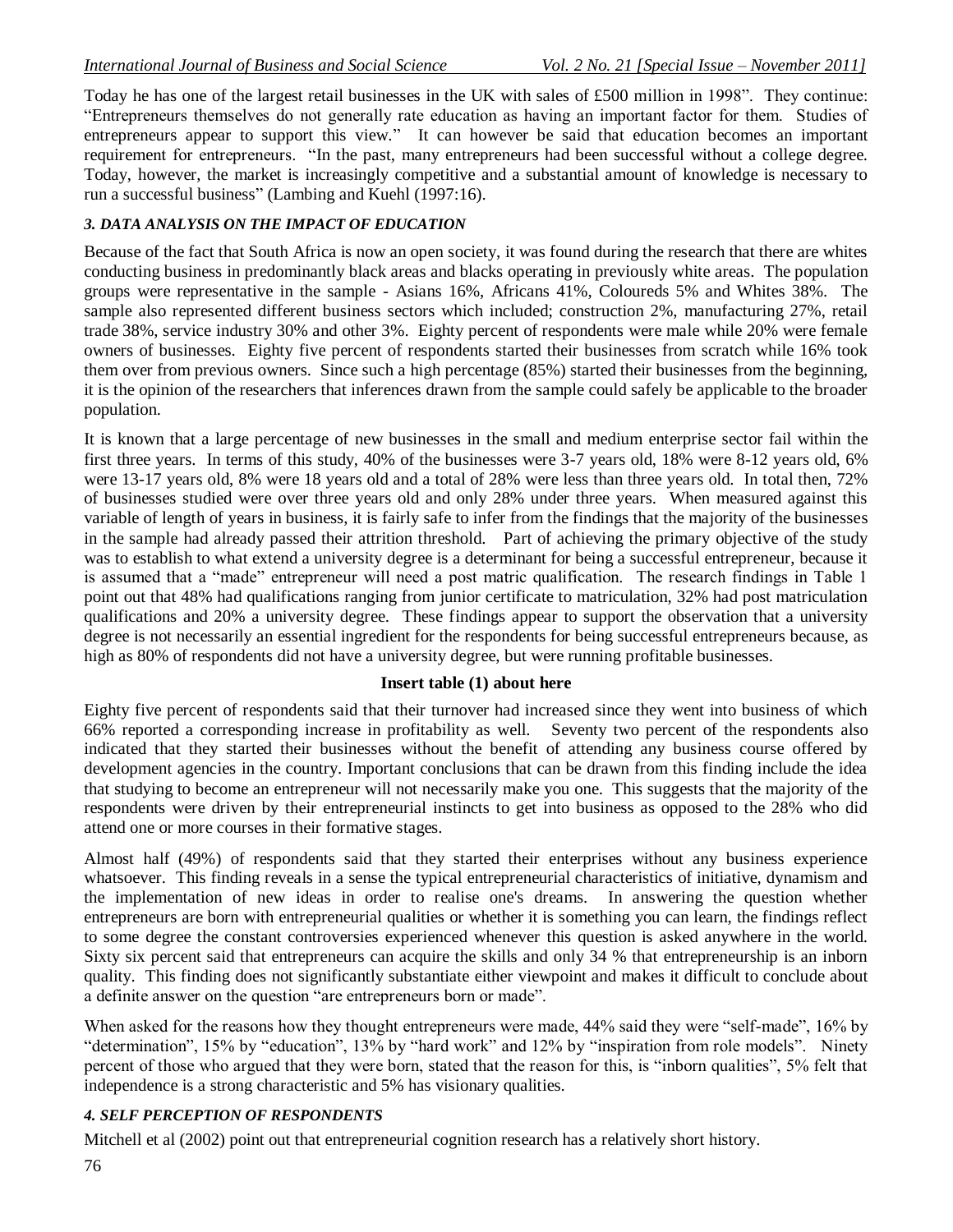It was since the mid-1990's that the concepts entrepreneurs' cognitions (Bird, 1992) and entrepreneurial cognition (Buzenits & Lau, 1996) began to gain currency and ushered in entrepreneurial cognition research. Specifically then, the entrepreneurial cognition view offers the help to understand how entrepreneurs think and "why" they do some of the things they do. It is with this dimension in mind that the second objective was set.

In order to achieve the secondary objective, a number of statements were made to evaluate how respondents perceived themselves in relation to different aspects of entrepreneurship. The results in Table 2 reveal definite personality traits and inclinations of entrepreneurial types. High perception values (out of a possible 5.00) were obtained for the following statements: Respondents have a passion for what they do (4.75); believe in themselves (4.74); are hard workers (4.64); determine their own future (4.36); trust their instincts (4.31); know the right people (4.26) and perceive themselves as self-made entrepreneurs (4.23). Many of these statements reflect the self-efficacy of entrepreneurship. The low values for some negative statements like "I was a victim of retrenchment" and "I was forced by poverty to start a business" are also of importance. It dismisses the lame excuse of a so-called victim mentality associated with retrenchments and other socio-political problems in South Africa. These results also suggest that entrepreneurs have a strong internal locus of control and that they do not regard luck as a requirement in entrepreneurship.

### **Insert table (2) about here**

A general notion is that many people start businesses basically for survival. This is usually a result of the socalled push factors. If a job opportunity would present itself, such people would leave the business and go for formal employment again. The fact that respondents agree categorically that they have always dreamt of starting a business, suggests that their ventures were not born out of necessity but out of a long held vision and desire. This conclusion is further substantiated by the low value obtained for the statement: "I have started a business by chance". It can, therefore, be reasonably concluded that the respondents represent entrepreneurs with a strong entrepreneurial streak as opposed to being survivalists or "necessity entrepreneurs".

To determine whether there is any significant difference between the perception values of the different population groups, analysis of variance (ANOVA) was used. According to the results in Table 3 there is no significant difference between the different population groups in terms of their perception on the different aspects presented in Table 2. The same insignificant difference (determined through t-test) was also found with regard to the response on whether the respondents had any previous business experience. It seems that previous business experience does not have any influence on the respondent's perceived self-evaluation. There is also no significant difference between the respondents who felt that entrepreneurship is an inborn quality and those who felt that entrepreneurship can be learnt. This finding perhaps stresses the indifference on this debate.

#### **Insert table (3) about here**

#### *5. CONCLUSION AND RECOMMENDATIONS*

The findings have provided some interesting insights that will, in the researchers view, contribute to the body of knowledge about and a better understanding of entrepreneurs. Given the fact that the South African Government has enacted policies and introduced programmes for the promotion of small businesses, it is hoped that the findings of this study will inform the effective implementation of those developmental programmes.

It is also anticipated that potential and existing entrepreneurs will find the study relevant to their aspirations in that there could be lessons to be learnt from the results. To facilitate this exposure, it would be necessary that the research report be circulated to as many public and private developmental agencies as possible. In view of the strong developmental orientation of the study, the researchers make the following recommendations:

- When evaluating a loan application, financial institutions should appraise the applicant's personality profile perhaps more than the business plan, because 79% of the respondents did not start their businesses with a business plan. For instance, is the applicant exhibiting attributes of tenacity, passion, vision and a thorough knowledge and understanding of what he or she wants to do and where he or she wants to go? It should not be the business plan that convinces financiers but the inborn or "gritty quality" of self-made qualities observed in the applicant.
- Empirical evidence suggests that people with university degrees are not necessarily prone to take risks and venture into the unknown.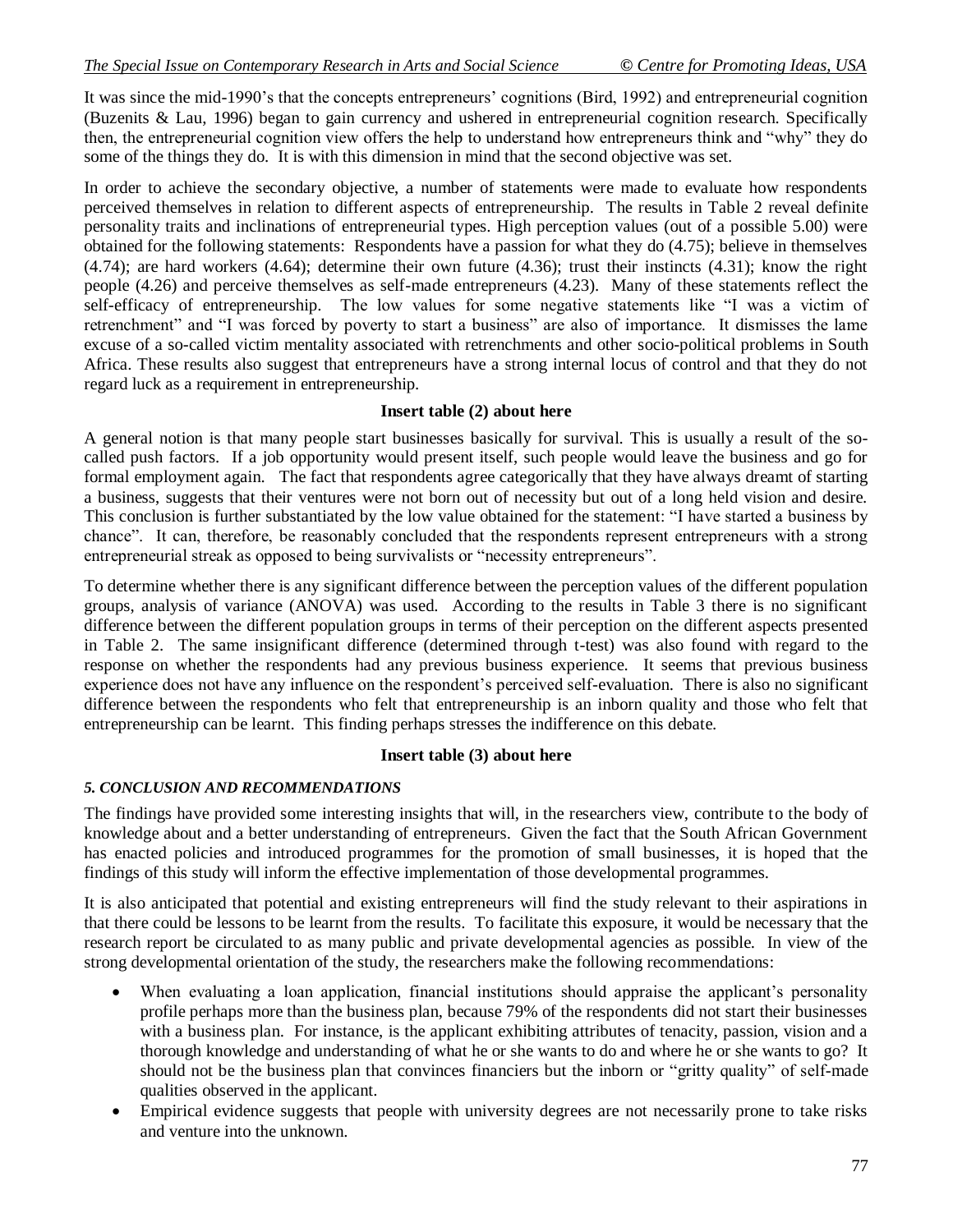Only a small percentage of them are likely to start their own businesses. Therefore, public and private sector developmental programmes that promote entrepreneurship should take cognisance of this fact and not be unduly disappointed when intellectuals are not interested in business propositions. More often, it is the resolve of people rather than their academic degrees that determine their success in business.

- While it cannot conclusively be said that entrepreneurial propensity in people is a deterministic outcome, there is, however, the certainty that entrepreneurs are endowed with inborn qualities like perseverance, that separate them from those who don't have them. These qualities should be identified and encouraged to blossom in real entrepreneurs by development agencies.
- Entrepreneurship is not for everyone. Unemployed people may become "necessity entrepreneurs" in a desperate attempt to stave off hunger and take the first formal job offer that comes along. Conversely, real entrepreneurs have a dream and will stick to their guns regardless of setbacks. This knowledge should inform how entrepreneurship development programmes assess their candidates because there is an entrepreneurial class in every community.
- While there is an optimistic view of the future of small and medium enterprises in the country, there is, however, a downside perception that the Government is not doing enough to help small businesses. This perception is fuelled by the fact that beneficiaries of Government policies are not accessing the assistance they were meant to. Government should, therefore, review its implementation strategies for greater effectiveness.
- It is an imperative that once a person has started a business of his own, he or she should begin to network with like-minded people. This is because "contacts" and "networks" in business facilitate and oil the business process.
- The education system does not engender a culture of entrepreneurship but that of a comfortable zone in employment. Only a small percentage of university graduates dare to venture into entrepreneurial endeavours. Education planners should introduce entrepreneurship courses from primary school right up to university level in order to unearth the entrepreneurial class early.

Whether entrepreneurs are born or made has raised much debate. There are many studies into both ends of the debate. However, there are not many answers, but more questions. The findings of the Global Entrepreneurship Monitor (2002) South Africa suggests that the state of economic development in a country has an impact on the level of entrepreneurship in that country and the level of entrepreneurial activity has an impact on economic development in a country. Thus, further understanding into entrepreneurial potential, potential entrepreneurs and continuous research of entrepreneurship remains significant for developing scientific entrepreneurial theory.

In conclusion, this has been an attempt to demystify an intricate phenomenon of entrepreneurship. Anecdotal evidence abounds about how entrepreneurs manifest their potential in everyday life. It was, therefore, a fascinating experience to study this phenomenon from a scientific point of view by interviewing a hundred small business owners and reviewing literature on the subject. The findings of the study suggests that while education is important for developing and stimulating the intellect and other scientific endeavours, university graduates appear to be doubtful starters when coming to taking risks and venturing into the unknown.

#### *REFERENCES*

Bates T (1995). Self-employment entry across industry groups. J.of Business Venturing. 10(2): 143 -156.

- Bird B (1992). The operation of intentions in time: The emergence of the new venture. Entrepreneurship Theory & Practice. 17(1): 11 - 20.
- Bolton B, Thompson J (2000). Entrepreneurs Talent, Temperament, Technique. Johannesburg: Butterworth Heineman.
- Brazeal DV, Krueger NF (1994). Entrepreneurial potential and potential entrepreneurs. Entrepreneurship Theory and Practice, 18(3): 91 - 104.
- Brazeal DV, Herbert TT (1999). The Genesis of entrepreneurship. Entrepreneurship Theory & Practice. 23(3): 29 45.

Business Day (1987). Degrees of Confidence. October 27: 12.

BusinessWeek (2000). Entrepreneurs are Born and Made. October 10: 1.

Business Town (2001). Myths about Entrepreneurs. July 16: 1.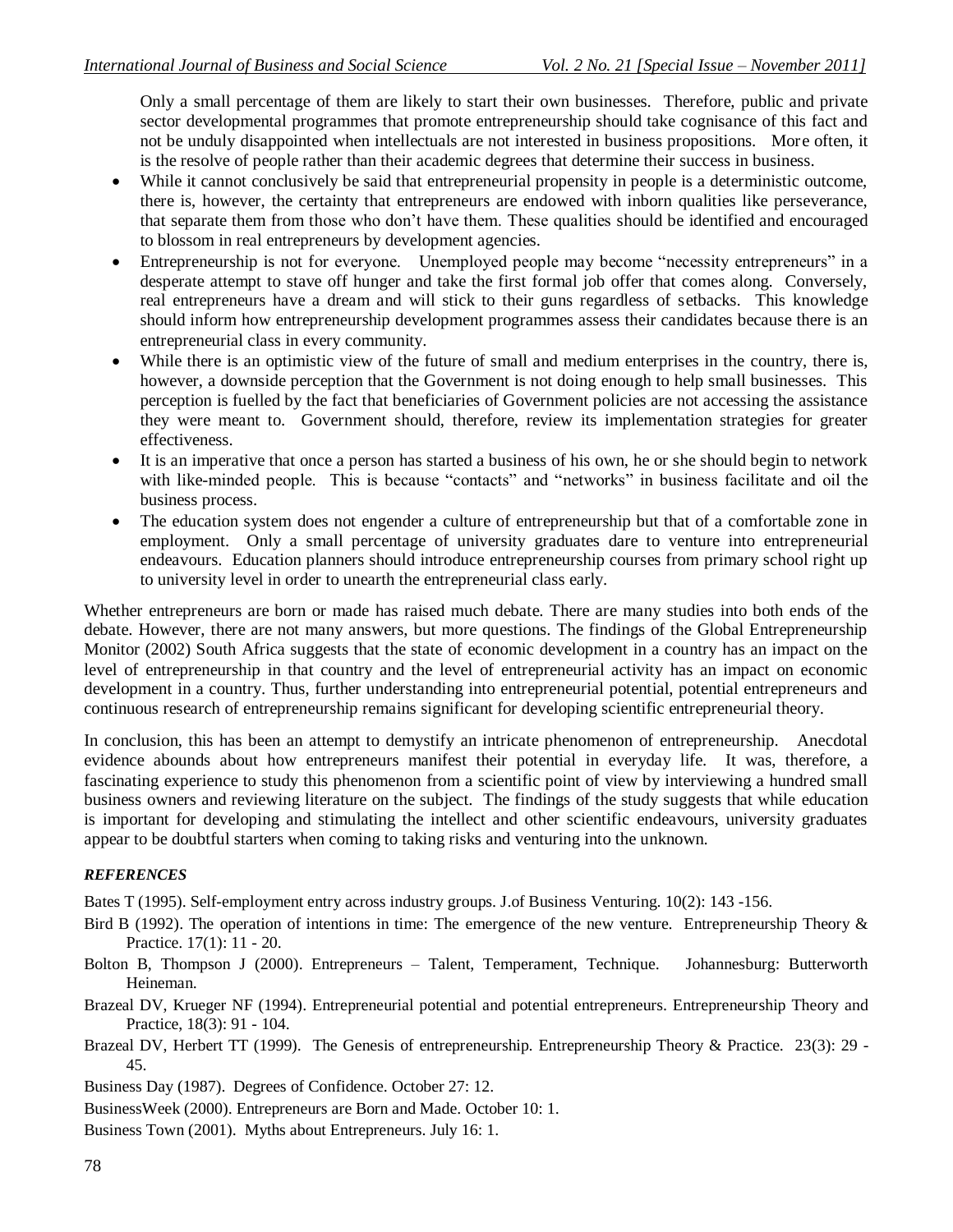Business Report. 2003. Few regrets among MBA graduates worldwide. January 22: 6.

- Busenitz, L. and Lau, C. 1996. A cross-cultural cognitive model of new venture creation. Entrepreneurship Theory and Practice. 20(4), 25-39.
- Bygrave, W.D. 1993. Theory building in the entrepreneurship paradigm. Journal of Business Venturing, 3(8), 255-280
- Carr, D. 1996. Two paths to self-employment? Women's and men's self-employment in the United States, 1980. Work and Occupations. 23(1), 26-53.
- City Press. 2002. Education a double-edged sword. January 20: 26.
- Cohen, N. 1980. The five ages of the entrepreneur. Venture, pp. 40-42.
- Cooper, A.C., Gimeno-Gascon, F.J. and Woo, C.Y. 1994. Initial human and financial capital as predictors of new venture performance. Journal of Business Venturing. 9(5), 371 – 395.
- De Bono, E. 1998. Edward De Bono's Message 19<sup>th</sup> January 1998. "Thinking Clubs 1".
- [\(http://www.edwdebono.com\)](http://www.edwdebono.com/)
- Delmar, F., & Davidson, P., 2000. Where do they come from? Prevalence and Characteristics of nascent entrepreneurs. Entrepreneurship & Regional Development. 12(1-4), 1-23.
- Erutku, C., & Vallee L., 1997. Business start-ups in today's Poland: Who and How.
- Entrepreneurship & Regional Development. 9(1-4), 113-125.
- Faris, S. 1999. Seeking Entrepreneurial Origins: Are Entrepreneurs Born or Made? Kauffman Centre for Entrepreneurial Leadership.
- Financial Mail. 2002. Graduates want to go it alone. August 2: 40.
- Financial Mail. 2003a. SA comes last in the class. January 17: 17.
- Financial Mail. 2003b. Education not needed. January 31: 12.
- Gartner, W.B., 1989. Some Suggestions for Research on Entrepreneurial Traits and Characteristics. Entrepreneurship Theory & Practice. 14(1), 27-36.
- Global Entrepreneurship Monitor. 2002. [http://www.gemconsortium.org/category\\_list.asp](http://www.gemconsortium.org/category_list.asp) )
- Global Entrepreneurship Monitor Report (2003), South African Executive Report. p.24

Hetherington, I. 1994. The Forgotten Heroes*.* Sandton: The Free Market Foundation.

- Kiyosaki, R.T., Bennett, H.Z. 1993. If you want to be Rich and Happy don't go to school? California: Aslan Publishing.
- Kiyosaki, R.T., & Lechter, S.L. 2000. Rich Dad Poor Dad. What The Rich Teach Their Kids About Money That The Poor and Middle Class Do not.New York: Warner Books Inc.
- Lambing, P., & Kuehl, C. 1997. Entrepreneurship. Upper Saddle River: Prentice Hall.
- Leadership. 2001. It's the thoughts that count. March: 54.
- Mitchell, R.K. Busenitz, L., Lant, T., McDougall, P.P., Morse, E.A., Smith, J.B. 2002.
- Towards a Theory of Entrepreneurial Cognition: Rethinking the People Side of Entrepreneurship Research. Entrepreneurship Theory & Practice. 27(2), 93-101.
- Outcalt, C. 2000. The Notion of Entrepreneurship: Historical and Emerging Issues. Kauffman Centre for Entrepreneurial Leadership.
- Sunter, C. 1999. Never mind the millennium. What about the next 24 hours? Cape Town: Human and Rousseau.
- The Saturday Star. 2000. Sports committee chair packs punch. October 7: 14.
- The Saturday Star. 2002. Never look back. July 20: 12.
- Timmons, J. A. 1999. New Venture Creation: Entrepreneurship for the 21<sup>st</sup> Century. Fifth Edition. Boston: McGraw-Hill International Editions.